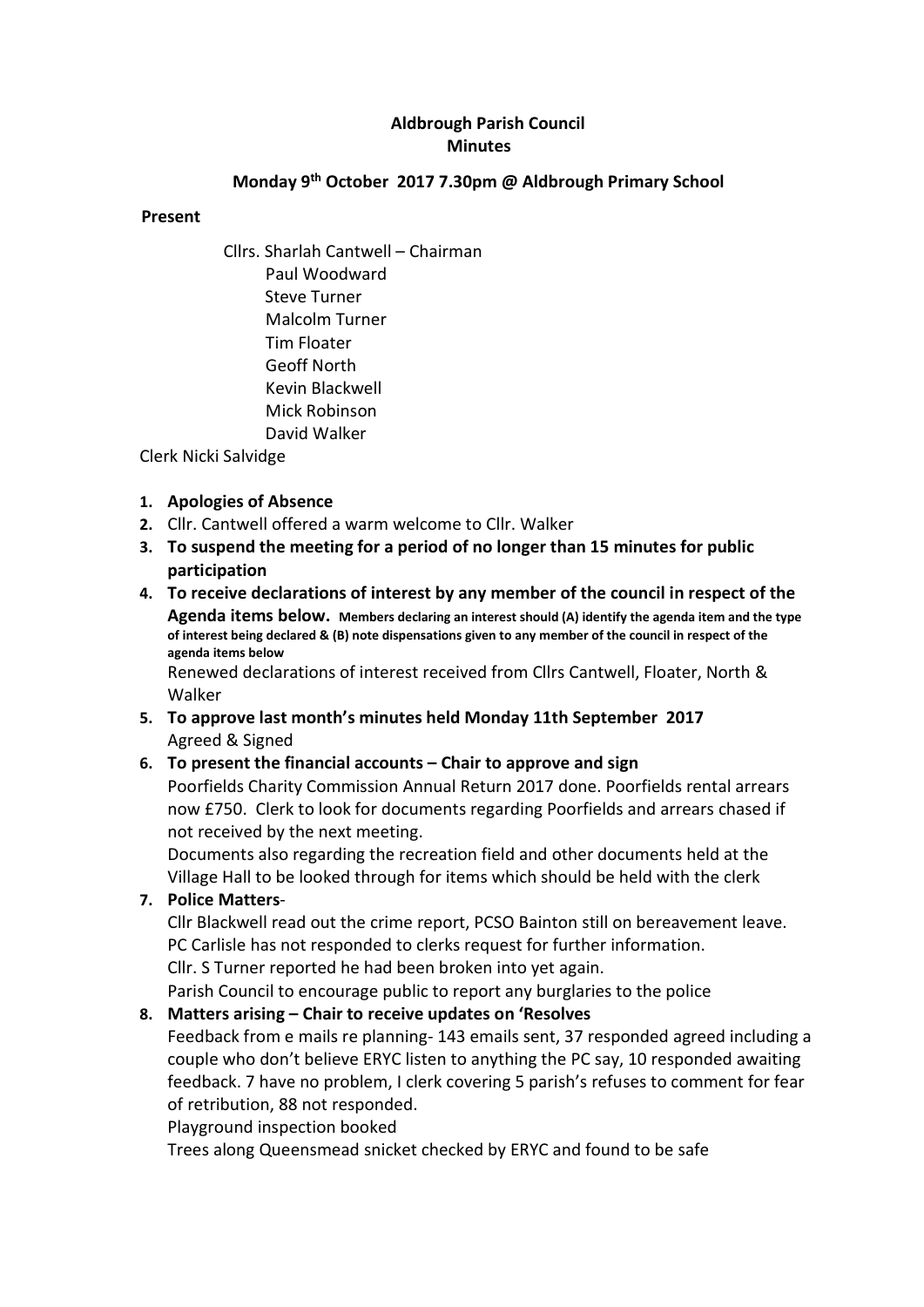Litter bin on headlands reported. Post office bin – wheelie bin to be considered and moving of old bin to land next to school discussed clerk to get in touch with ERYC to move things along. To look into funding from the wind farms.

Dog fouling stencil purchased and stickers ordered. Cllr Floater has started to spray bin it stencils in the village. Another area reported as being a concern for dog fouling was that of the path towards the village hall, clerk to report to dog warden and any fouling along there to be highlighted.

Complaints box purchased and ready to go in premier. Cllr Floater to attend to

9. Planning Applications

4, East Newton Road – refused. Parish Council very disappointed that their comments had not been taken into consideration, especially due to recent plans passed for the old Elm Tree site which will create a far bigger problem. Mr & Mrs Turner to put in an appeal.

Proposed new base station at land four bays depot Hull Road Aldbrough- deep concern raised as to the position due to many years of toxic waste been stored there and the amount of leakage into the soil. It was thought that the base station would be better off at one of the other preferred sites.

### 10. Correspondence

Complaint from resident at 7 Headlands regarding noise from Pearsons coaches. To be passed to environmental health.

Everinghams to erect Headstone for Stuart William Hammond – agreed E mail from Peter Hirchfield regarding the housing survey, possible funding available should the council wish to do a survey. Clerk to look into further

## 11. Daffodils

Grant from Withernwick wind farm approved, 7000 daffodils and 1000 crocus purchased. Mr Tharratt to deliver to Cllr S Turner

Areas for planting suggested as, Cemetery around the outside, 3 approaches into village. Wentworth, Seaside Road, Hornsea Road Hill.

To request help from WI Wednesday Club, Governors.

Cllr. S Turner to look into an easy option.

Agreed –

Cllr Cantwell to do Hull Road and around Garton Road Planters

To ask WI to do Hornsea Road Hill

Cllr S Turner - Cemetery

Cllr. Woodward – Queensmead

Cllr. M Turner – Wentworth

Cllr T Floater – Headlands

Cllr G North – Seaside Road

Cllr D Walker- Snicket off Queensmead

Cllr M Robinson – Crocus around cenotaph. And Carlton Lane.

# 12. Any Other Business

Post office snicket needs cutting back – to request Alan Tharratt to cut back Windfarm AGM- attended by Cllrs Cantwell and Robinson

Christmas Tree Festival- All agreed to have a tree from the Parish Council Remembrance wreath has been ordered, road closure etc. for school and church services to be arranged.